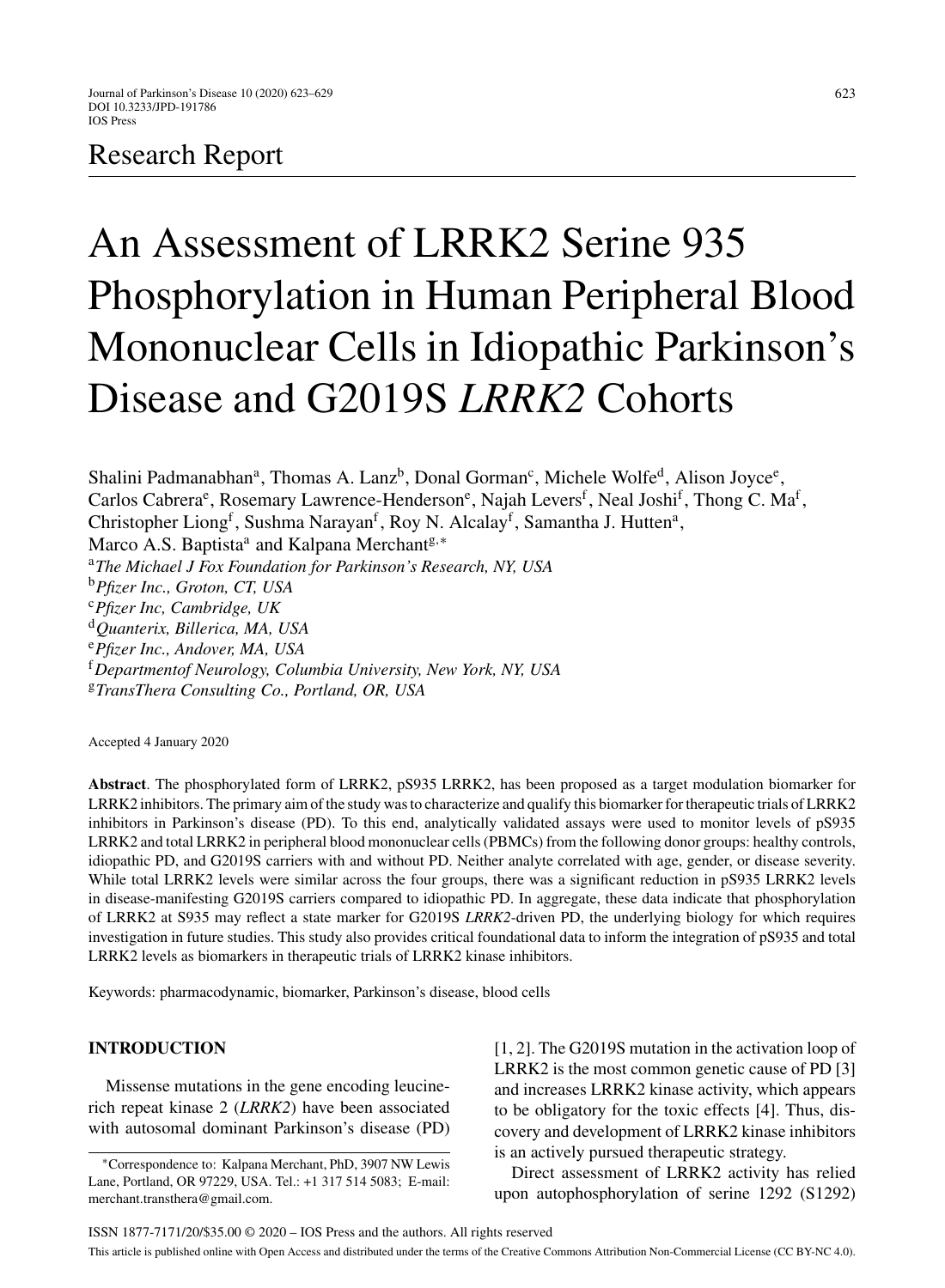[5] or phosphorylation of its substrates, Rab8 and Rab10 [6]. However, the low stoichiometry of S1292 phosphorylation [5, 7] and non-specificity of Rab phosphorylation by LRRK2 [6] have hampered their utility as pharmacodynamic biomarkers. An alternative robust, but indirect, marker of LRRK2 activity is phosphorylation of serine 935 (pS935). Although the kinase responsible for phosphorylation of S935 remains an area of conjecture [8], all known LRRK2 kinase inhibitors reduce pS935 in cellular and animal studies [9, 10] indicating its usefulness as a pharmacodynamic biomarker of LRRK2 kinase inhibitors. However, since complex biological mechanisms appear to regulate phosphorylation/dephosphorylation of S935 [11, 12], it is critical to qualify its utility in clinical samples from intended patient populations.

To this end, the Michael J. Fox Foundation for Parkinson's research (MJFF) established the "LRRK2 Detection in PBMC Consortium", a precompetitive alliance among MJFF, scientists from five pharmaceutical companies and Columbia University Irving Medical Center (CUIMC). As a prerequisite to join the alliance, each pharmaceutical company presented their in-house assays for pS935 LRRK2 and total LRRK2 developed on a clinically viable platform and characterized for dynamic range, accuracy, precision, test-retest reliability using their preferred peripheral blood mononuclear cell (PBMC) collection protocols. As a first step of this study, a head-to-head comparison of analytical performance of the assays representing three different platforms (Meso Scale Discovery, Quanterix SIMOA single molecule array and CisBio homogeneous time-resolved fluorescence) was performed by each member using PBMCs collected under a standardized protocol at CUIMC. The outcomes of this pilot study led to the selection of the SIMOA assays on the basis of two factors: (a) incompatibility of the PBMC collection protocol with the Meso Scale Discovery platform assays and (b) superiority of the SIMOA platform over CisBio assays regarding sensitivity, dynamic range and test/re-test reliability. However, note that after the start of the current study, one of the consortium members modified their Meso Scale Discovery assay conditions to be able to measure total and pS935 levels in CUIMC-collected PBMCs (Dr. Huntwork-Rodriguez, Denali Therapeutics, personal communication).

This report describes the assessment of total LRRK2 and pS935 LRRK2 in PBMCs collected from healthy controls (PD-G2019S-), idiopathic PD (iPD) (PD+G2019S-) patients and G2019S *LRRK2* mutation carriers with (PD+G2019S+) and without PD (PD-G2019S+).

# **METHODS**

# *Subjects*

The CUIMC cohort has been described previously [13]. In brief, healthy controls, iPD patients and LRRK2 G2019S carriers with and without PD were recruited. PD was diagnosed based on the UK PD brain bank criteria [14] except that family history was not an exclusion for recruitment. The study was approved by CUIMC institutional review board, and all participants signed informed consents. Genotyping for G2019S *LRRK2* was conducted as previously described [15]. The demographics and clinical summary data on 117 study participants are presented in Table 1.

# *PBMC collection*

Whole blood collected during the normal business hours of 9 am to 5 pm in PBS-diluted heparin was transferred into a Ficoll-filled Leucosep tube, centrifuged, upper phase extracted and centrifuged again. CBC data were collected and reviewed to ensure that no samples had abnormal profiles to minimize the variability in the endpoints. The supernatant was then decanted and cells washed. Cell counts were measured by a Countess Automated Cell Counter prior to resuspension and final centrifugation. The cell pellet was stored at –80◦C until shipment.

#### *LRRK2 assays*

PBMCs were lysed in the following buffer: 50 mM Tris-HCL, 150 mM NaCl, 1% Triton x-100, 2% Glycerol, 10 mM PPA, 20 mM NaF, 2 mM Na3VO4, 2 mM EGTA, and 2 mM EDTA at pH 7.5, with HALT protease and phosphatase inhibitors added fresh. 1 mL of cold lysis buffer was added to frozen aliquots of 3 million cells, and samples were sonicated for 5 s on ice. Lysates were centrifuged at 14,000 x g for 3 min, supernatant was collected and stored at –80◦C until day of assay. Samples were randomized on assay plates and blinded to group identity until statistical analysis. Total and pS935 LRRK2 assays developed on the Quanterix Simoa platform [16] used Neuromab N241A/34 for capture and biotinylated detection antibodies (Abcam clone UDD2 for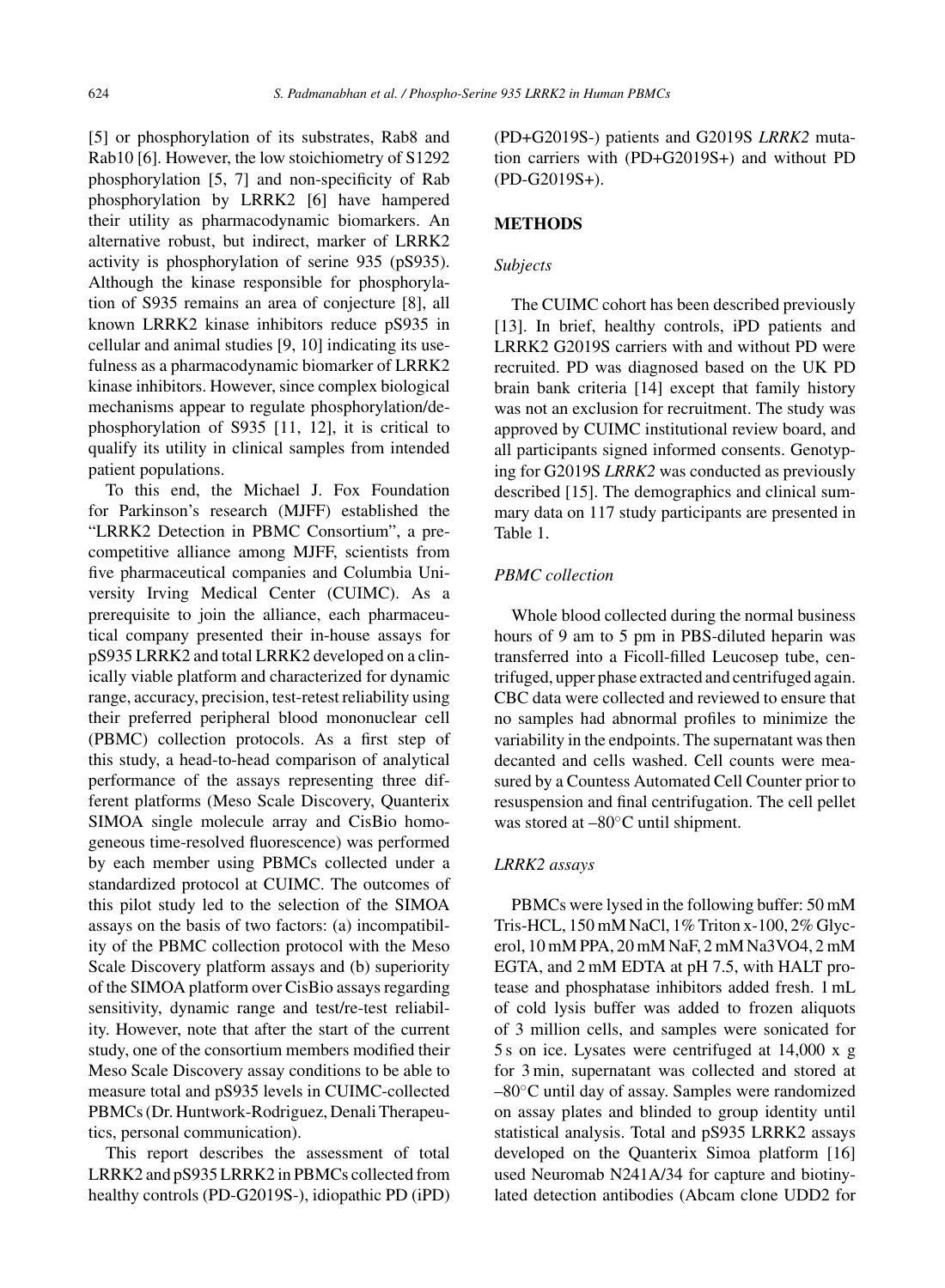Table 1

| Characteristic | PD-G2019S- | PD-G2019S+               | PD+G2019S-             | PD+G2019S+  |
|----------------|------------|--------------------------|------------------------|-------------|
|                | $(n=22)$   | $(n=16)$                 | $(n=46)$               | $(n=33)$    |
|                |            | Age (years)              |                        |             |
| Mean (SD)      | 69.0(7.1)  | 57.9 (11.6)              | 64.9(9.4)              | 71.7(8.9)   |
| Range          | $57 - 85$  | $37 - 83$                | $41 - 82$              | 56-91       |
|                |            | <b>Sex</b>               |                        |             |
|                | 13 M, 9 F  | 6 M, 10 F                | 29 M, 17 F             | 19 M, 14 F  |
|                |            | Disease Duration (Years) |                        |             |
| Median (IQR)   |            |                          | $7(2.25-10)$           | $11(7-15)$  |
| Range          |            |                          | $0 - 25$               | $0 - 26$    |
|                |            | Total UPDRS*             |                        |             |
| Mean (SD)      |            |                          | 28.1 (16.4)            | 34.4 (18.7) |
| Range          |            |                          | $8 - 94$               | $4 - 81$    |
|                |            | <b>UPDRS</b> Part 3*     |                        |             |
| Mean (SD)      |            |                          | 19.6(12.3)             | 22.2(11.8)  |
| Range          |            |                          | $5 - 64$               | $1 - 53$    |
|                |            | $MoCA**$                 |                        |             |
| Mean (SD)      | 27.4(2.0)  | 28.9(1.1)                | 26.6(3.0)              | 26.1(3.3)   |
| Range          | $23 - 30$  | $27 - 30$                | $12 - 30$<br>$18 - 30$ |             |
|                |            |                          |                        |             |

\*UPDRS data available for only 64 PD subjects (81%). Total UPDRS includes UPDRS I-III. \*\*MoCA data available for only 58 PD subjects (73%), and missing from 1 PD-G2019S-.

pS935, and Cell Signaling clone D18E12 for total LRRK2). Specificity of the pS935 antibody has been shown previously by depletion of signal following treatment with a LRRK2 inhibitor [17, 18]. Three technical replicates were run, and sample concentrations were interpolated from a standard curve ranging from 9.76 to 40,000 pg/mL of full length recombinant LRRK2 (Life Technologies A15197) in a buffered solution (12 mM NaCl, 2.5 mM KCl, 1 mM  $MgCl<sub>2</sub>$ ,  $1.25 \text{ mM}$  sodium phosphate,  $2 \text{ mM}$  CaCl<sub>2</sub>,  $25 \text{ mM}$ NaHCO<sub>3</sub>, 25 mM mannose at pH 8.13). While the exact stoichiometry for the phosphorylation state of this recombinant protein has not been extensively characterized, multiple lots tested showed similar performance in both total and pS935 assays. Nonetheless, absolute values generated in this pS935 assay have the caveat that the standard being used is not 100% phosphorylated, so the assay is currently best suited for measuring relative changes. Samples were diluted in the above buffer at 1:10 (total LRRK2) or 1:20 (pS935 LRRK2). The lower limit of detection (defined as 2.5X the standard deviation of the blank) for the assays was 4.1 pg/mL for pS935 (82.8 pg/mL in undiluted lysate) and 12.1 pg/mL for total (121.1 pg/mL in undiluted lysate), and median  $\%$ CV for standard curves was 5% (pS935) and 19% (total). Assay precision was evaluated using repeat analysis of pilot PBMC samples and spike-in controls. Human PBMC lysates from 6 donors were split into

multiple aliquots, as were various concentrations of human recombinant LRRK2 diluted in assay buffer to serve as QC controls. Intra-assay precision was evaluated for each sample across technical replicates within each assay. The samples were run in 7 separate assays, each on a different day, to generate data to test inter-assay variability. Both pS935 and total LRRK2 assays showed robust performance for both intra- and inter-assay precision (Table 2).

#### *Statistical analysis*

Data were analyzed by one-way Analysis of variance (ANOVA) using either the two-level factor (all PD versus all controls) or four-level factor (PD+G2019S+, PD+G2019S-, PD-G2019S+, PD-G2019S-) that was applied to each measurement separately. Individual group differences were then assessed using Tukey's *post-hoc* tests to account for multiple comparisons within each ANOVA. Sensitivity analysis adjusting for age and sex were conducted using linear regression. Correlation coefficients were based on Pearson correlation coefficients that included all the data.

#### **RESULTS**

Total and pS935 LRRK2 levels were first compared for all PD versus all control subjects regardless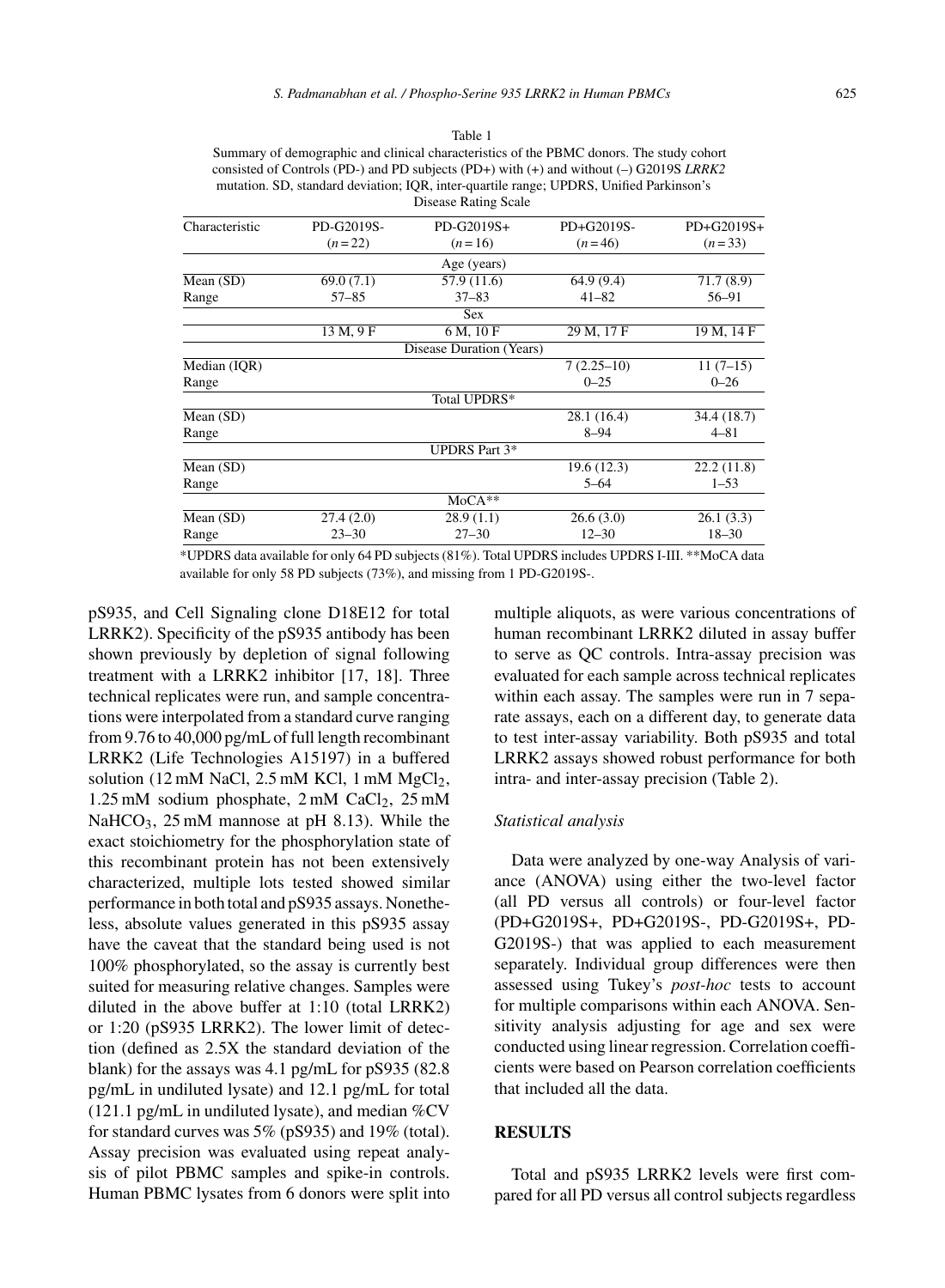Table 2

Precision of the human LRRK2 assays was assessed using 6 pilot PBMC lysate samples and 5 QC samples spiked with recombinant LRRK2 or *in vitro* phosphorylated LRRK2. Interpolated values normalized to total protein are shown for repeated analysis within the same assay run (intra-assay) or across assays run on separate days (inter-assay) to assess technical variability

| Sample          | pS935 LRRK2 |                        |                        | <b>Total LRRK2</b> |                        |                        |
|-----------------|-------------|------------------------|------------------------|--------------------|------------------------|------------------------|
|                 | $pg/mg*$    | Intra-assay<br>$\%$ CV | Inter-assay<br>$\%$ CV | $pg/mg*$           | Intra-assay<br>$\%$ CV | Inter-assay<br>$\%$ CV |
| Lysate 1        | 40164       | 5.0%                   | 9.0%                   | 67422              | $6.0\%$                | 9.0%                   |
| Lysate 2        | 9734        | 7.0%                   | 8.0%                   | 14646              | 15.0%                  | 17.0%                  |
| Lysate 3        | 7120        | 8.0%                   | 8.0%                   | 14525              | 7.0%                   | 12.0%                  |
| Lysate 4        | 29966       | 7.0%                   | 8.0%                   | 109675             | 8.0%                   | 11.0%                  |
| Lysate 5        | 23133       | 5.0%                   | 9.0%                   | 103502             | 5.0%                   | 15.0%                  |
| Lysate 6        | 25502       | 4.0%                   | 10.0%                  | 62736              | 7.0%                   | 13.0%                  |
|                 | pg/mL       | Intra-assay            | Inter-assay            | pg/mL              | Intra-assay            | Inter-assay            |
|                 |             | $\%$ CV                | $\%$ CV                |                    | $\%$ CV                | $\%$ CV                |
| OC <sub>1</sub> | 8669        | $3.0\%$                | 25.0%                  | 16589              | 7.0%                   | 21.0%                  |
| QC <sub>2</sub> | 4035        | 4.0%                   | 14.0%                  | 2520               | $6.0\%$                | 19.0%                  |
| QC <sub>3</sub> | 395         | $3.0\%$                | 8.0%                   | 390                | 8.0%                   | 11.0%                  |
| QC4             | 135         | 4.0%                   | 8.0%                   | 49                 | $6.0\%$                | 12.0%                  |
| QC <sub>5</sub> | 23          | 7.0%                   | $6.0\%$                | 9                  | 15.0%                  | 18.0%                  |

\*LRRK2 levels were normalized for total protein (pg LRRK2/mg total protein).

of G2019S *LRRK2* mutation status. While the variances appeared to be higher for the PD subjects (standard deviation  $= 4,863$  vs. 3,084), there were no significant differences between PD and control groups for either total LRRK2 ( $p = 0.18$ ) or pS935 LRRK2 levels  $(p=0.92)$ . When controls and PD subjects were segregated by the G2019S mutation status, there were no difference in total LRRK2 levels among the 4 groups  $(p=0.13, \text{Fig. 1A})$ . However, ANOVA indicated a significant group effect for pS935 LRRK2 (*p* = 0.028), with PD+G2019S+ subjects showing ∼32% lower pS935 LRRK2 levels than PD+G2019S- subjects (*p* < 0.05, Fig. 1B).

The two LRRK2 measures were compared to Montreal Cognitive Assessment (MoCA) data and UPDRS scores (available for 94% and 83% of subjects, respectively) as well as to the sex of participants, age at donation of the biospecimens and disease duration (where applicable). Although there was a strong correlation between total and pS935 LRRK2 levels  $(r=0.89)$ , neither analyte correlated with any demographic or clinical factors  $(-0.25 < r <$ 0.25, data not shown).

## **DISCUSSION**

In this study, we demonstrate a statistically significant decrease in pS935 LRRK2, but not total LRRK2, levels in human PBMCs from PD subjects with the G2019S LRRK2 mutation compared to iPD subjects, using a sensitive and robust digital immunoassay. Since G2019S mutation results in higher LRRK2 kinase activity [4], the decrease in pS935 LRRK2 levels in carriers with PD was unexpected and indicates the presence of distinct biological mechanisms in LRRK2 G2019S mutation-driven PD compared to iPD or non-manifesting carriers. However, pS935 LRRK2 levels did not correlate with disease severity (based on UPDRS or MoCA), disease duration, age at biospecimen donation, or other demographic factors.

There are three previous reports [19–21] on levels of pS935 and total LRRK2 in PBMCs, but these assessments were conducted using western blotting and restricted to iPD and healthy controls. These studies showed no differences in pS935 or total LRRK2 levels in iPD subjects compared to healthy controls. We have confirmed these findings using a quantitative assay and expanded the investigation to include LRRK2 manifesting and non-manifesting groups. It is noteworthy that the reduction if pS935 LRRK2 levels in PD-manifesting LRRK2 G2019S donors was also observed by a member of the "LRRK2 Detection in PBMC Consortium" using a Meso Scale Discovery assay (Dr. Huntwork-Rodriguez, Denali Therapeutics, personal communication; manuscript in progress). On the other hand, Atashrazm et al. [19] reported higher levels of total LRRK2 levels in neutrophils from iPD cases compared to healthy controls. The apparent discrepancy between our study and [19] may be due to previously reported cell-specific regulation of LRRK2 expression [22].

The S935 residue of LRRK2 is proposed to be a constitutive phosphorylation site that is amenable to regulation by LRRK2 kinase activity through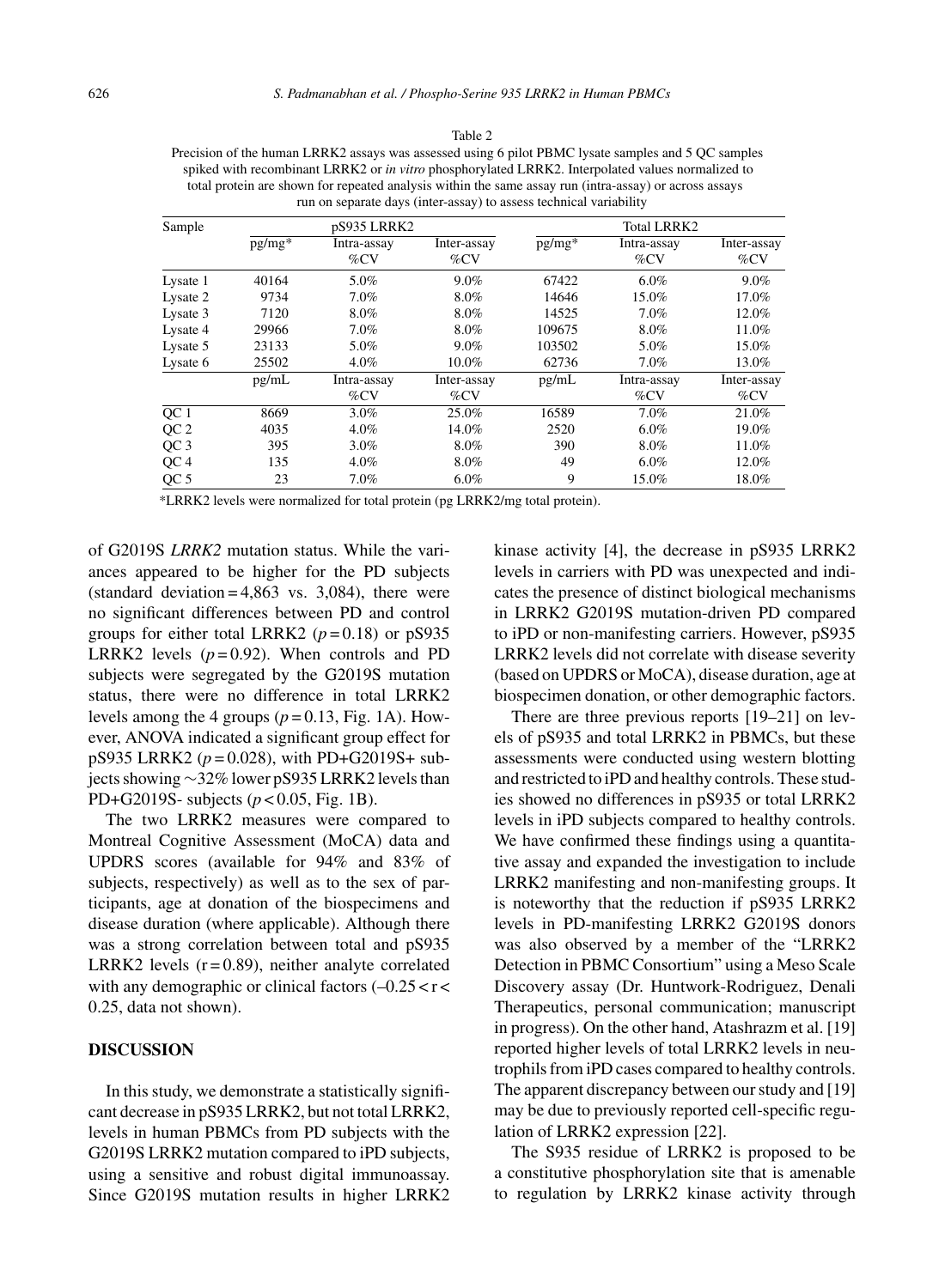

Fig. 1. Total and pS935 LRRK2 levels in PBMCs. Box and whisker plots of absolute levels of total LRRK2 and pS935 LRRK2 are shown in panels (A) and (B), respectively. The line through the middle of the boxes corresponds to the median and the lower and the upper lines represent the 25th and 75th percentiles, respectively. The whiskers extend from the 5th percentile on the bottom to the 95th percentile on top. Differences between groups were assessed by ANOVA followed by Tukey's *post-hoc* test. \**p* < 0.05. SD, standard deviation; IQR, inter-quartile range; UPDRS, Unified Parkinson's Disease Rating Scale.

other unidentified kinases and inflammation-related signaling pathways [23]. Interestingly, pathogenic mutations in the GTPase domain of LRRK2, such as the R1441G/C/H, Y1699C, as well as another kinase domain mutation, I2020T, have consistently been associated with reduced phosphorylation of S935, which has been attributed to the disruption in 14-3-3 binding to LRRK2 [24]. However, this effect is spared in G2019S LRRK2 in cellular models as well as in aged G2019S knock-in mice as assessed by immunoblot assays [25]. The current results showing the lack of a reduction in pS935 levels in non-manifesting carriers of G2019S are consistent with these non-clinical findings. On the other

hand, our observation of a decrease in p935 levels in the PD-manifesting LRRK2 G2019S compared to non-manifesting carriers indicates that disease manifestation triggers molecular mechanisms that alter the regulation of S935 phosphorylation. Future investigations of such mechanisms are required to garner insights into pathogenic mechanisms of the various LRRK2 mutations.

Although PBMCs represent a relatively simple biospecimen collection method, studies of total and pS935 levels in distinct cell types such as monocytes and neutrophils will be critical since LRRK2 expression is dramatically higher in these cells than in total PBMC population [26] and the cellular heterogeneity of PBMCs may have masked alterations in total or pS935 LRRK2 in the present study. Moreover, in light of the emerging data on LRRK2 expression in specific sub-types of immune cells, it will be critical to demonstrate that the reduction in pS935 LRRK2 levels observed here is not due to differences in the immune cell repertoire between groups as a result of a recent infections or other stresses. Future blood cell collections would also benefit from the inclusion of a questionnaire that captures the immune status of the donors. Additionally, a comparison of pS935 LRRK2 levels with direct markers of LRRK2 kinase activity such as pS1292 LRRK2 or pT73 Rab10 [6] will be important to determine whether despite higher kinase activity of G2019S LRRK2, compensatory biological mechanisms lead to de-phosphorylation of the S935 residue in disease manifesting carriers.

In summary, the data presented here indicate that pS935 LRRK2 level has the potential to be a disease state biomarker of G2019S LRRK2-associated PD but the results need to be replicated and extended in an independent and larger cohort. The decrease in pS935 LRRK2 levels in G2019S-positive PD is indicative of distinct biological mechanism(s) at play in this patient population. Overall, the current study underscores the importance of collaborative consortia for the development and analytical qualification of biomarker assays on standardized human biospecimen collections to enable future studies of not only LRRK2 kinase activity modulation but also spur studies of disease state mechanisms.

# **ACKNOWLEDGMENTS**

The Michael J. Fox Foundation would like to thank all the members of the Industry LRRK2 Detection Consortium (Omar Mabrouk from Biogen,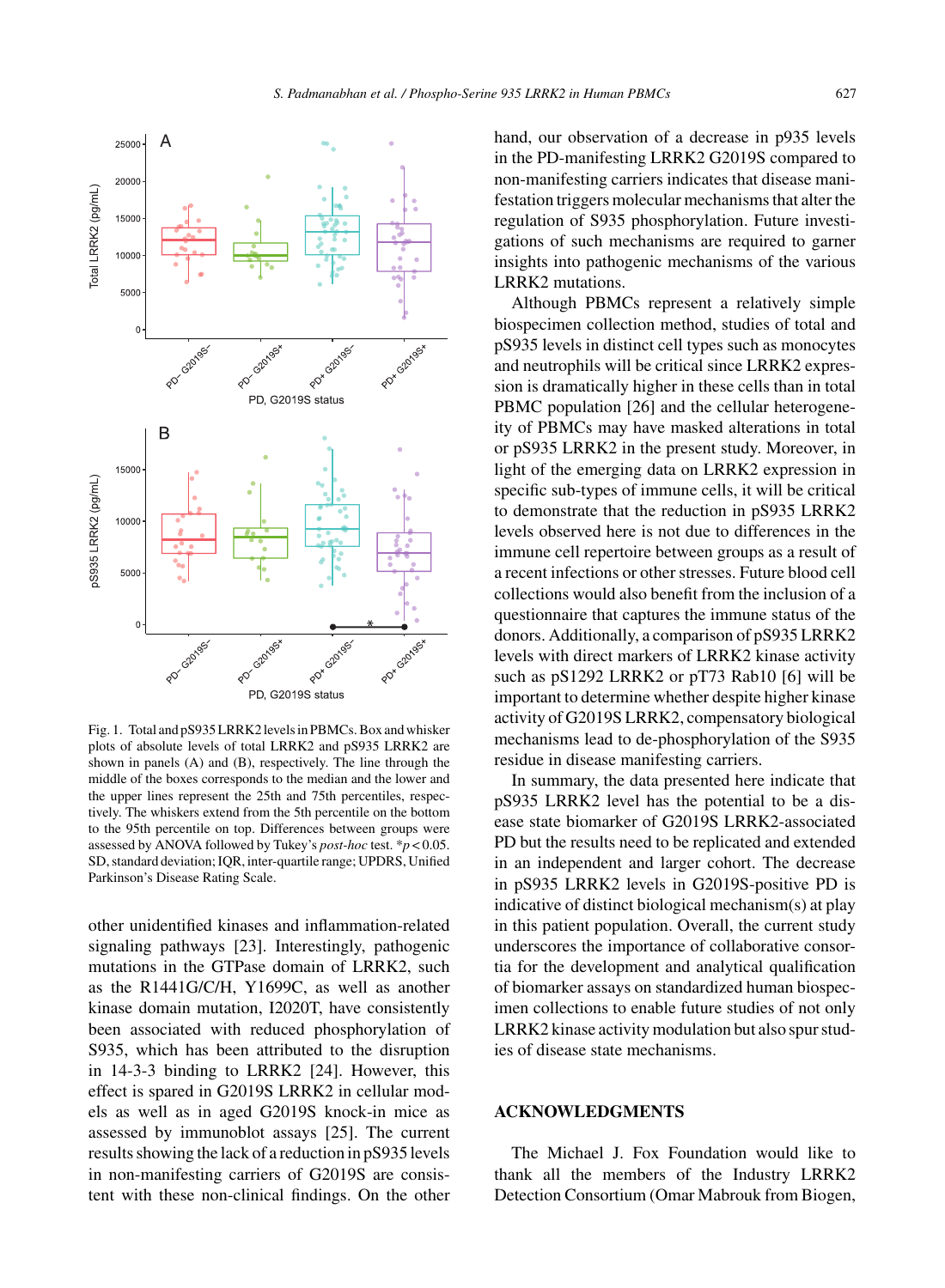Sarah Huntwork-Rodriguez from Denali Therapeutics, Matthew Fell, Julie Lee and Payal Sheth from Merck & Co., Inc., Thomas Lanz from Pfizer Inc., Nathalie Schussler from Sanofi and their respective teams) for their participation and engagement in the Consortium initiative.

SIMOA assay development and testing was funded by Pfizer Inc. Roy N. Alcalay received research funding from the NIH, Parkinson's Foundation and the Michael J Fox Foundation.

# **CONFLICT OF INTEREST**

The following are financial disclosures but none constitute a conflict of interest with the subject matter of this publication. CL, NJ, TCM, NL, SN, SP, SJH, and MB report no conflict of interest. TL, DG, AJ, CC, and RLH are employees of Pfizer Inc. MW is an employee of Quanterix. RA receives consultation fees from ResTORbio, Genzyme/Sanofi, and Roche. KM is paid as the Chief Scientific Officer at Vincere Biosciences, Inc. and receives consulting fees and/or equity from Lysosomal Therapeutics, Sinopia Biosciences and Origami Therapeutics, and the Michael J Fox Foundation for Parkinson's research.

## **REFERENCES**

- [1] Paisan-Ruiz C, Jain S, Evans EW, Gilks WP, Simon J, van der Brug M, Lopez de Munain A, Aparicio S, Gil AM, Khan N, Johnson J, Martinez JR, Nicholl D, Carrera IM, Pena AS, de Silva R, Lees A, Marti-Masso JF, Perez-Tur J, Wood NW, Singleton AB (2004) Cloning of the gene containing mutations that cause PARK8-linked Parkinson's disease. *Neuron* **44**, 595-600.
- [2] Zimprich A, Biskup S, Leitner P, Lichtner P, Farrer M, Lincoln S, Kachergus J, Hulihan M, Uitti RJ, Calne DB, Stoessl AJ, Pfeiffer RF, Patenge N, Carbajal IC, Vieregge P, Asmus F, Muller-Myhsok B, Dickson DW, Meitinger T, Strom TM, Wszolek ZK, Gasser T (2004) Mutations in LRRK2 cause autosomal-dominant parkinsonism with pleomorphic pathology. *Neuron* **44**, 601-607.
- [3] Domingo A, Klein C (2018) Genetics of Parkinson disease. *Handb Clin Neurol* **147**, 211-227.
- [4] Greggio E, Jain S, Kingsbury A, Bandopadhyay R, Lewis P, Kaganovich A, van der Brug MP, Beilina A, Blackinton J, Thomas KJ, Ahmad R, Miller DW, Kesavapany S, Singleton A, Lees A, Harvey RJ, Harvey K, Cookson MR (2006) Kinase activity is required for the toxic effects of mutant LRRK2/dardarin. *Neurobiol Dis* **23**, 329-341.
- [5] Sheng Z, Zhang S, Bustos D, Kleinheinz T, Le Pichon CE, Dominguez SL, Solanoy HO, Drummond J, Zhang X, Ding X, Cai F, Song Q, Li X, Yue Z, van der Brug MP, Burdick DJ, Gunzner-Toste J, Chen H, Liu X, Estrada AA, Sweeney ZK, Scearce-Levie K, Moffat JG, Kirkpatrick DS, Zhu H (2012) Ser1292 autophosphorylation is an indicator of LRRK2 kinase activity and contributes to the cellular effects of PD mutations. *Sci Transl Med* **4**, 164ra161.
- [6] Steger M, Tonelli F, Ito G, Davies P, Trost M, Vetter M, Wachter S, Lorentzen E, Duddy G, Wilson S, Baptista MA, Fiske BK, Fell MJ, Morrow JA, Reith AD, Alessi DR, Mann M (2016) Phosphoproteomics reveals that Parkinson's disease kinase LRRK2 regulates a subset of Rab GTPases. *Elife* **5**, e12813.
- [7] Christensen KV, Hentzer M, Oppermann FS, Elschenbroich S, Dossang P, Thirstrup K, Egebjerg J, Williamson DS, Smith GP (2018) LRRK2 exonic variants associated with Parkinson's disease augment phosphorylation levels for LRRK2-Ser1292 and Rab10-Thr73. *bioRxiv*, doi: [https://doi.org/10.1101/447946.](https://doi.org/10.1101/447946)
- [8] Nichols RJ (2017) LRRK2 phosphorylation. *Adv Neurobiol* **14**, 51-70.
- [9] Fuji RN, Flagella M, Baca M, Baptista MA, Brodbeck J, Chan BK, Fiske BK, Honigberg L, Jubb AM, Katavolos P, Lee DW, Lewin-Koh SC, Lin T, Liu X, Liu S, Lyssikatos JP, O'Mahony J, Reichelt M, Roose-Girma M, Sheng Z, Sherer T, Smith A, Solon M, Sweeney ZK, Tarrant J, Urkowitz A, Warming S, Yaylaoglu M, Zhang S, Zhu H, Estrada AA, Watts RJ (2015) Effect of selective LRRK2 kinase inhibition on nonhuman primate lung. *Sci Transl Med* **7**, 273ra215.
- [10] Baptista M, Merchant K, Barrett T, Bryce D, Ellis M, Estrada A, Fell M, Fiske B, Fuji R, Galatsis P (2018) LRRK2 kinase inhibitors induce a reversible effect in the lungs of non-human primates with no measurable pulmonary deficits. *bioRxiv*, doi: [https://doi.org/10.1101/390815.](https://doi.org/10.1101/390815)
- [11] Dzamko N, Gysbers AM, Bandopadhyay R, Bolliger MF, Uchino A, Zhao Y, Takao M, Wauters S, van de Berg WD, Takahashi-Fujigasaki J, Nichols RJ, Holton JL, Murayama S, Halliday GM (2017) LRRK2 levels and phosphorylation in Parkinson's disease brain and cases with restricted Lewy bodies. *Mov Disord* **32**, 423-432.
- [12] Reynolds A, Doggett EA, Riddle SM, Lebakken CS, Nichols RJ (2014) LRRK2 kinase activity and biology are not uniformly predicted by its autophosphorylation and cellular phosphorylation site status. *Front Mol Neurosci* **7**, 54.
- [13] Alcalay RN, Hsieh F, Tengstrand E, Padmanabhan S, Baptista M, Kehoe C, Narayan S, Boehme AK, Merchant K (2019) Higher urine bis(monoacylglycerol)phosphate levels in LRRK2 G2019S mutation carriers: Implications for therapeutic development. *Mov Disord*, doi: 10.1002/mds.27818
- [14] Hughes AJ, Daniel SE, Kilford L, Lees AJ (1992) Accuracy of clinical diagnosis of idiopathic Parkinson's disease: A clinico-pathological study of 100 cases. *J Neurol Neurosurg Psychiatry* **55**, 181-184.
- [15] Alcalay RN, Levy OA, Waters CC, Fahn S, Ford B, Kuo SH, Mazzoni P, Pauciulo MW, Nichols WC, Gan-Or Z, Rouleau GA, Chung WK, Wolf P, Oliva P, Keutzer J, Marder K, Zhang X (2015) Glucocerebrosidase activity in Parkinson's disease with and without GBA mutations. *Brain* **138**, 2648- 2658.
- [16] Wilson DH, Rissin DM, Kan CW, Fournier DR, Piech T, Campbell TG, Meyer RE, Fishburn MW, Cabrera C, Patel PP, Frew E, Chen Y, Chang L, Ferrell EP, von Einem V, McGuigan W, Reinhardt M, Sayer H, Vielsack C, Duffy DC (2016) The Simoa HD-1 Analyzer: A novel fully automated digital immunoassay analyzer with single-molecule sensitivity and multiplexing. *J Lab Autom* **21**, 533-547.
- [17] Fell MJ, Mirescu C, Basu K, Cheewatrakoolpong B, DeMong DE, Ellis JM, Hyde LA, Lin Y, Markgraf CG, Mei H, Miller M, Poulet FM, Scott JD, Smith MD, Yin Z, Zhou X, Parker EM, Kennedy ME, Morrow JA (2015) MLi-2, a potent, selective, and centrally active compound for explor-